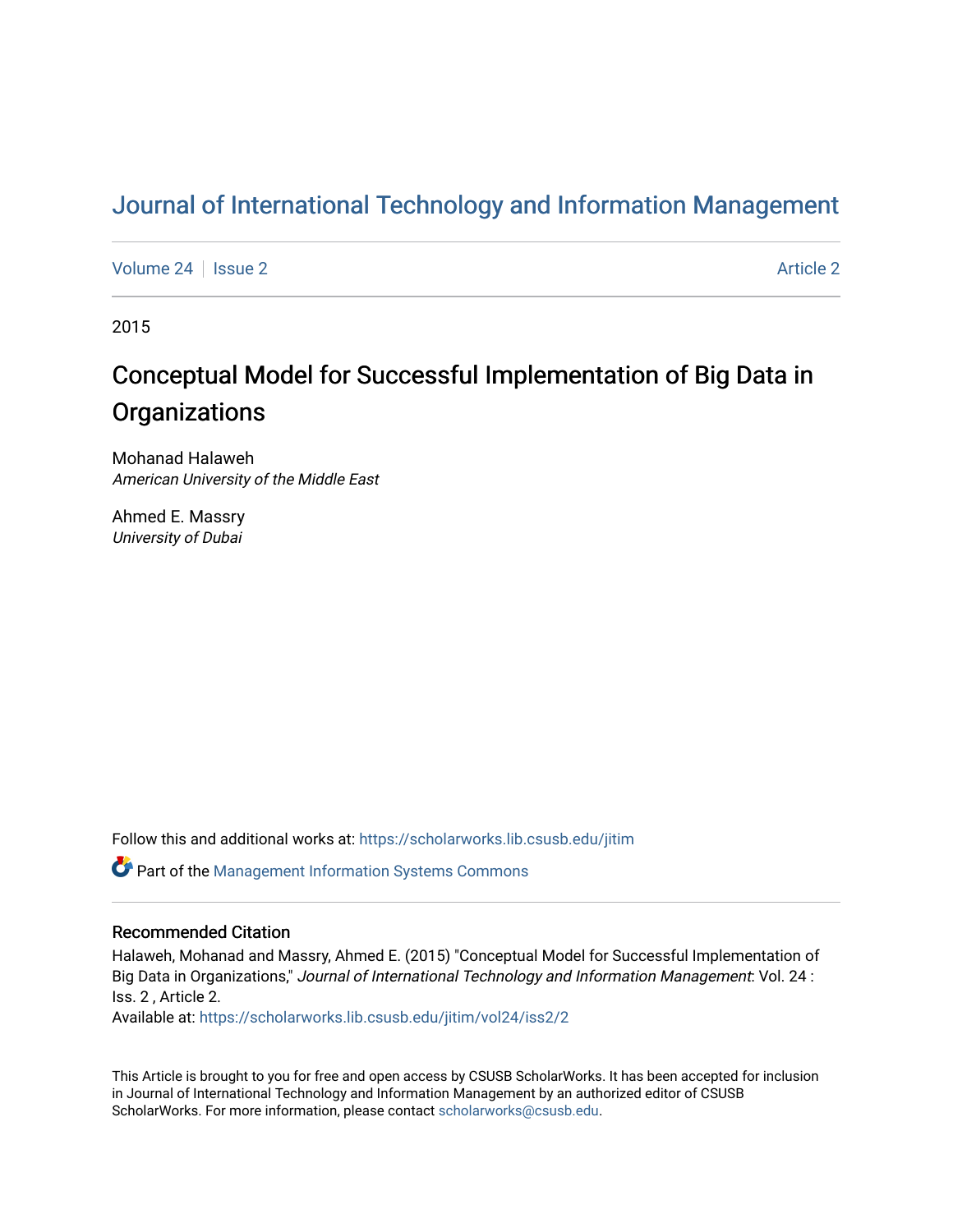### **Conceptual Model for Successful Implementation of Big Data in Organizations**

**Mohanad Halaweh College of Information Technology American University of the Middle East KUWAIT**

**Ahmed El Massry College of Information Technology University of Dubai UAE**

#### **ABSTRACT**

*The term 'big data' has gained huge popularity in recent years among IT professionals and academicians. Big data describes the massive amount of data that can be processed and analyzed using technology to gain business values that will help organizations to achieve competitive advantages. The current paper aims to develop a holistic model that includes the factors that would affect the success or failure of the implementation of big data in organizations. Furthermore, this research examines the opportunities that organizations would attain from implementing big data, as well as the challenges that could hinder this implementation. The proposed model provides IT managers and decision makers the important factors that they need to consider when deciding to implement big data in order to ensure that it achieves the competitive advantage.*

**KEYWORDS:** Big Data, opportunities, challenges, implementation

#### **INTRODUCTION**

The interest of big data has increased because of the significant amount of data generated every day. Data is getting bigger because it is continuing to be generated from more devices and more sources such as personal computers, mobile phones, government records, healthcare records, social media, street sensors, climate sensors, airport terminals, hypermarkets' points of sales, etc. These sources generate a massive amount of data and it will continue to generate more and more data as time passes since people are getting more dependent on technology. As anticipated by Cisco Visual Networking Index (VNI) report (2015), mobile data traffic is expected to grow to 24.3 Exabytes per month by 2019 because of increased usage on smartphones. This is nearly a tenfold increase over 2014. A study by Intel also showed that data has increased enormously in the last decade. It showed that humankind has generated five Exabytes until 2003. From 2003 to 2013, data has increased to reach 2.7 Zettabytes (i.e. 500x more data). Data will continue to increase to three times bigger than that by 2015. In the same context, Das et al. (2013) pointed to the rapid growth of global data. He mentioned that it took from the down of time to 2003 to create five Exabytes of information whereas now the same volume of data is created in just two days. This will continue to reach eight Zettabytes by 2015 (i.e. that is the equivalent of 18 million Libraries of Congress). Although data is increasing enormously, a very small fraction of this data has been exploited; the rest is not tapped yet. According to IBM and Intel, 90% of data is unstructured and is not used.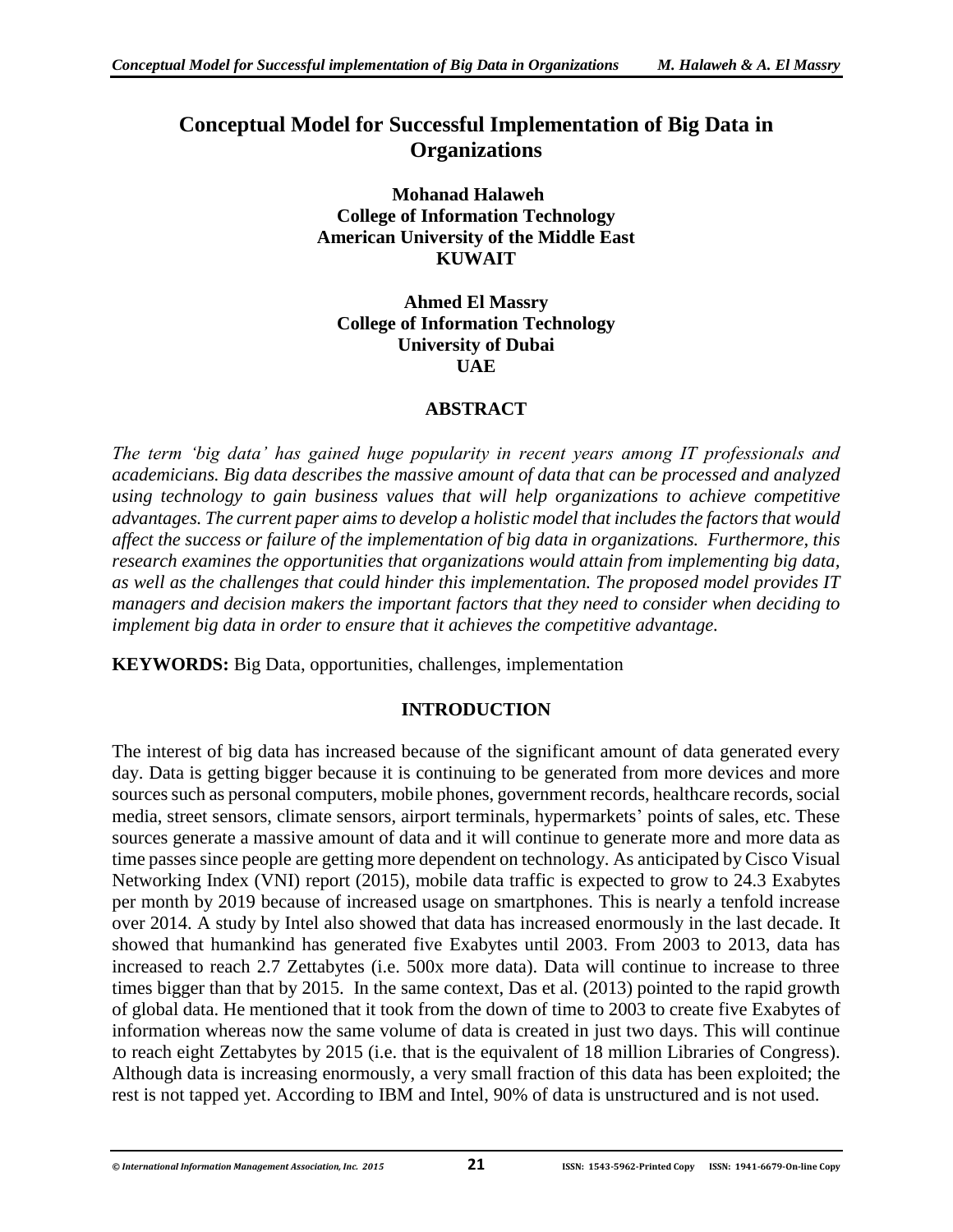Data can be classified into structured and unstructured data. Structured data refers to data that can be organized and stored in relational databases so it can be easily used and searched efficiently. Unstructured data refers to data, which does not have a pre-defined data model, or it is not organized in a per-defined manner such as videos, photos, images, emails, text documents and blogs. Searching and analyzing of unstructured data is more difficult than for structured data. Das et al. (2013) also argued that unstructured data would account for 90% of data in the next decade where analyzing this massive amount of data would expose new improvements in business that were impossible to determine previously. Indeed, the interest of big data has increased because it is supposed to have a significant impact on the organizations and this would be achieved by analyzing the unstructured data. According to a survey conducted by IDG Enterprise (2014) amongst more than 750 IT decision-makers in 2013, the interest in big data continues to rise, as nearly half of the respondents (50%) are implementing or planning to implement big data projects within their organizations.

#### **BIG DATA DEFINITION**

Although the term has gained huge popularity in recent years, it is still poorly defined and there is huge ambiguity regarding its exact meaning (Hartmann et al. 2014). Manyika et al., (2011) defined big data as "large pools of data that can be captured, communicated, aggregated, stored, and analyzed". They added that big data refers to datasets whose size is beyond the ability of typical database software tools to capture, store, manage, and analyze. Another definition which was widely cited and used was proposed by Gartner which defines big data as "high-volume, highvelocity and high-variety information assets that demand cost-effective, innovative forms of information processing for enhanced insight and decision making" (Gartner, 2012). The definition refers to the 3Vs (volume, velocity and variety) which are the three-dimensional characteristics of big data. These are described below:

- Volume: refers to the size of data which is huge and needs an intensive processing
- Velocity: refers to the speed at which data is created, processed and analyzed.
- Variety (range of data types and sources): not all data in a form that is ready for processing. Data can be in many different formats such text, photo, audio, video, web content, GPS data, sensor data, documents, SMS, blogs etc..

While the term 'Big Data' may seem to reference the volume of data, others (Schroeck et al., 2012) refer to it as technology (which includes sophisticated analytical tools) that an organization can use to analyze a massive amounts of data. In the same context, Woo et al. (2011) characterized big data as the new generation of technologies and architectures which are designed to economically extract value from very large volumes of a wide variety of data, by enabling high velocity capture, discovery and/or analysis. Chen et al. (2012) view big data as subset of Business Intelligence (BI). He stated that BI could be seen as an "umbrella" that includes applications and tools that enable access and analysis of big data and information in order to improve business performance, competitive advantages and to create business value. Since Big data is a new technology (or it requires new advanced analytical tools), it involves uncertainty. This uncertainty is the output from the unknown opportunities as well as challenges / risks. In the following section, this paper investigates these opportunities and challenges.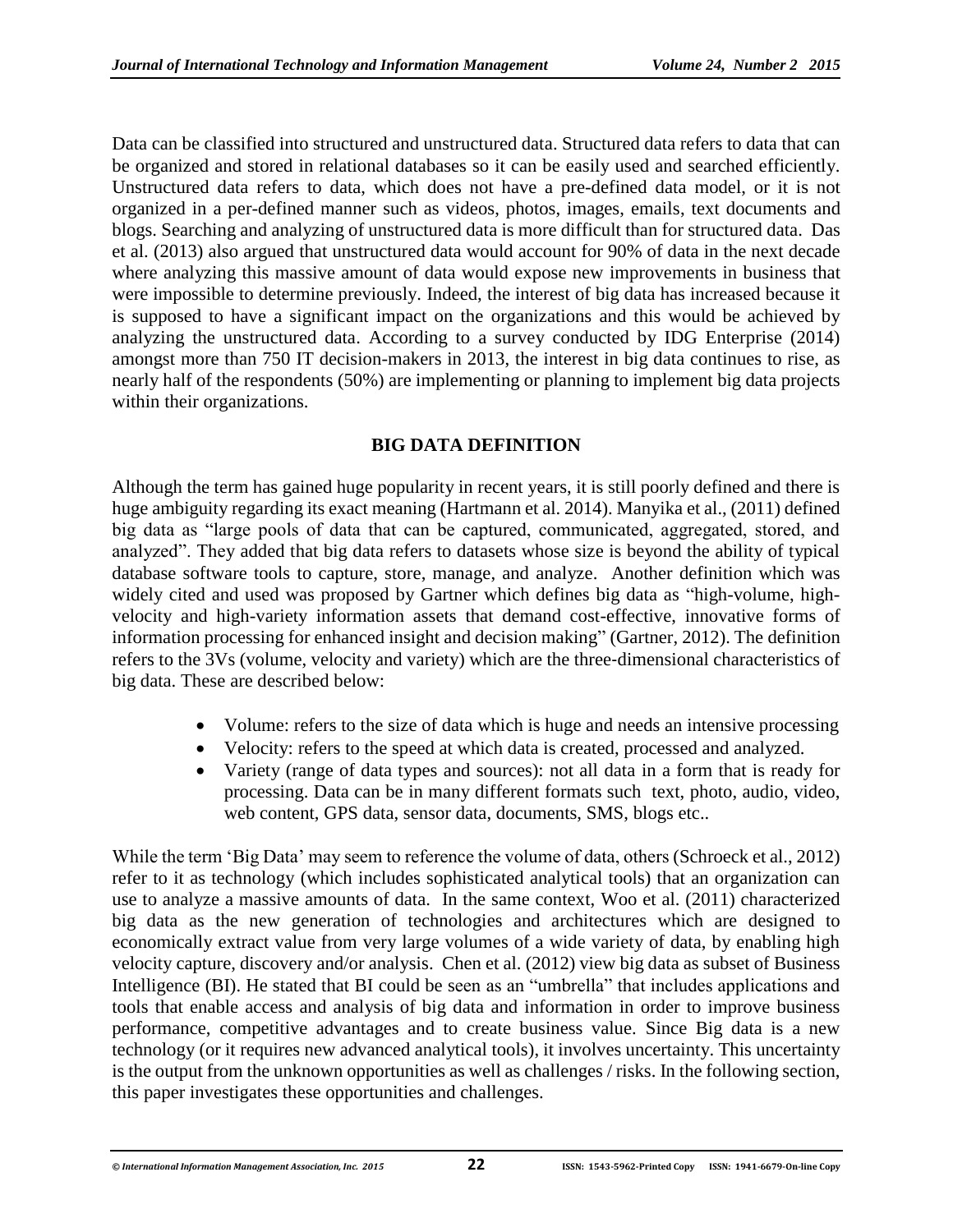#### **OBJECTIVES OF THE RESEARCH**

Although the term 'big data' has gained huge popularity in recent years, there is a lack of academic literature on the topic in general where most of the published work is technical paper or White papers produced by consulting companies or from IT vendors (Max et al., 2014), e.g., Oracle 2013, DMS 2013 and IBS 2012, TechAmerica Foundation, 2012. However, some academic research aimed to define big data and its characteristics, and develop techniques and tools for analyzing big data. At the same time and from business perspective, there is a lack of research that has shed the light on big data successful implementation. A gap which this research aims to fill.

Due to the emergency nature of the topic and the increasing use of the concept (i.e. big data) by professionals in business and IT communities, the current paper will focus on big data implementation. This research aims to propose indicators model that includes the factors that will affect big data implementation by synthesizing concepts identified from the literature review. In order to identify those factors, it is important to study why organizations are implementing big data. This will be done by identifying the benefits and opportunities that organizations could achieve. Moreover, identifying the implementation challenges would be the main driver to reveal these factors since identifying and tackling the challenges would lead to successful implementation. The identified factors and their relationships will be models to represent an initial model of indicators.

Although the use of critical success factors models might be relevant to the current research. However, this paper is going to use a different method and the reason for that is the nature of the topic. There would be some factors that are exclusive to big data projects such as the data and its characteristics of the 3Vs. In order to identify those factors, an intensive literature review will be carried to investigate big data challenges. Identifying the challenges and tackling them in the right way would contribute towards a successful implementation.

The following section respectively presents a literature review on big data including its opportunities and challenges. This followed by another section, which proposes a model for successful implementation of big data. Last section concludes the paper by highlighting the research contributions and providing suggestions for future research work.

#### **LITERATURE REVIEW**

The current paper classifies the relevant literature into two categories, opportunities and challenges of big data in order to define the critical factors that would affect the success of the implementation of big data in organizations, and consequently, could drive business value.

#### **Big data opportunities**

Organizations have a massive amount of data. This data lies either inside the organizations in the data centers or outside the organization. In the past, most of these types of information were unavailable or unutilized. For example, inside the organization, there might be rarely used datasets, email archives, speared sheets, e-services records and call centers' recordings. Furthermore, other sources of data exist outside the organization such as social media logs, government records and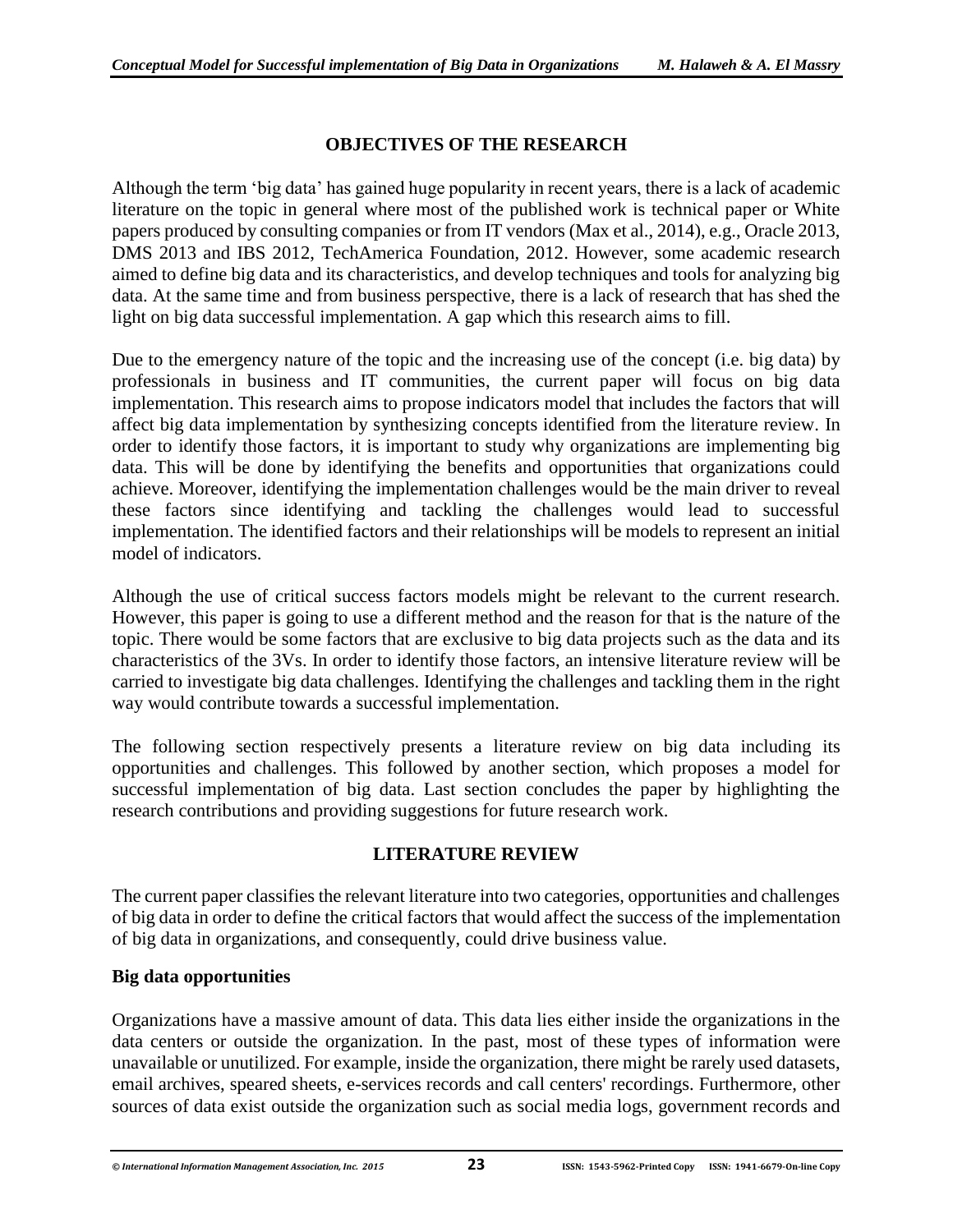competitor's documents that might not be utilized. Organizations that can analyze this big data would create new value for businesses (Laney et al., 2012). The CEBR (2012) has anticipated that the benefits of big data innovation opportunities would contribute £24 billion to the UK economy between 2012 and 2017. Big data offers opportunities such as identifying hidden patterns, better decision making, improving business processes and developing new business models.

Analyzing big data would make new improvements that were difficult or impossible to be determined previously. Manyika et al. (2011) pointed that big data analytics would help discovering valuable insights that otherwise remain hidden. These insights would help organizations in innovating new business models, products and services. Besides getting valuable insights that would help gaining competitive advantage, Das et al. (2013) added some other opportunities such as making time-sensitive decisions faster than ever before and easily monitor the emerging trends within the market. This will allow organizations to jump into new business opportunities. It is commonly agreed that big data would improve decision making because the availability of valuable insights. Moreover, the sophisticated analysis of data would help stakeholder to take decisions in a timely manner since the relevant data is easily accessible (Manyika et al., 2011). Laney et al. (2012) has also shown the case of Wal-Mart, in which they used big data to increase their revenue by using clickstream data from its 45 million monthly online shoppers. This has increased the number of online shoppers 10% to 15%, and it gave around billion dollars in incremental sales. In addition, Laney et al. (2012) showed the case how big data could improve business processes. They cited an interesting example for that. One of McDonald's bakeries replaced the manual checking of buns with high-speed image analytics that can check thousands of buns per minutes for color, size and even sesame seed distribution. This could be used to adjust the oven accordingly to create uniform buns and to reduce wastage.

Implementing big data would help in creating new innovative business models (Manyika et al., 2011). In today's challenging business environment, top executives are challenged to make their organizations resilient and agile to the business environments changes. O'Driscoll, (2014) argues that organizations in the data-driven era are in need to improve the current business models by applying more automation or adopt new innovative and creative ones in order to maximize the value. He argues that the usage of big data will allow the business leaders to make decisions that are more informed on how to create, deliver and capture more value in the short and long terms. In the same context, Vimarlund et al. (2014) argues that the introduction of innovative IT solutions into the market such as big data, smart homes and ambient assisted, would require developing new business models. Callari (2014) has made the case that new technologies such as big data, Internet of Things (IoT), smart devices and high-speed connections would help creating new business models.

Researchers have shown how big data would change the current business models. For example, Chen et al. (2014) discussed how online recruitment would benefit by leveraging big data analytics. The authors argue that, the traditional online recruitment has the benefits of wide coverage, low cost recruitment, and recruiting without time and space constraints. However, with big data analytics, employers can find the right person by collecting and analyzing the huge data created by the users from different communities. Hence, big data analytics would help in finding the ideal employees and guarantee the high success of online recruitment. Moreover, Rijmenam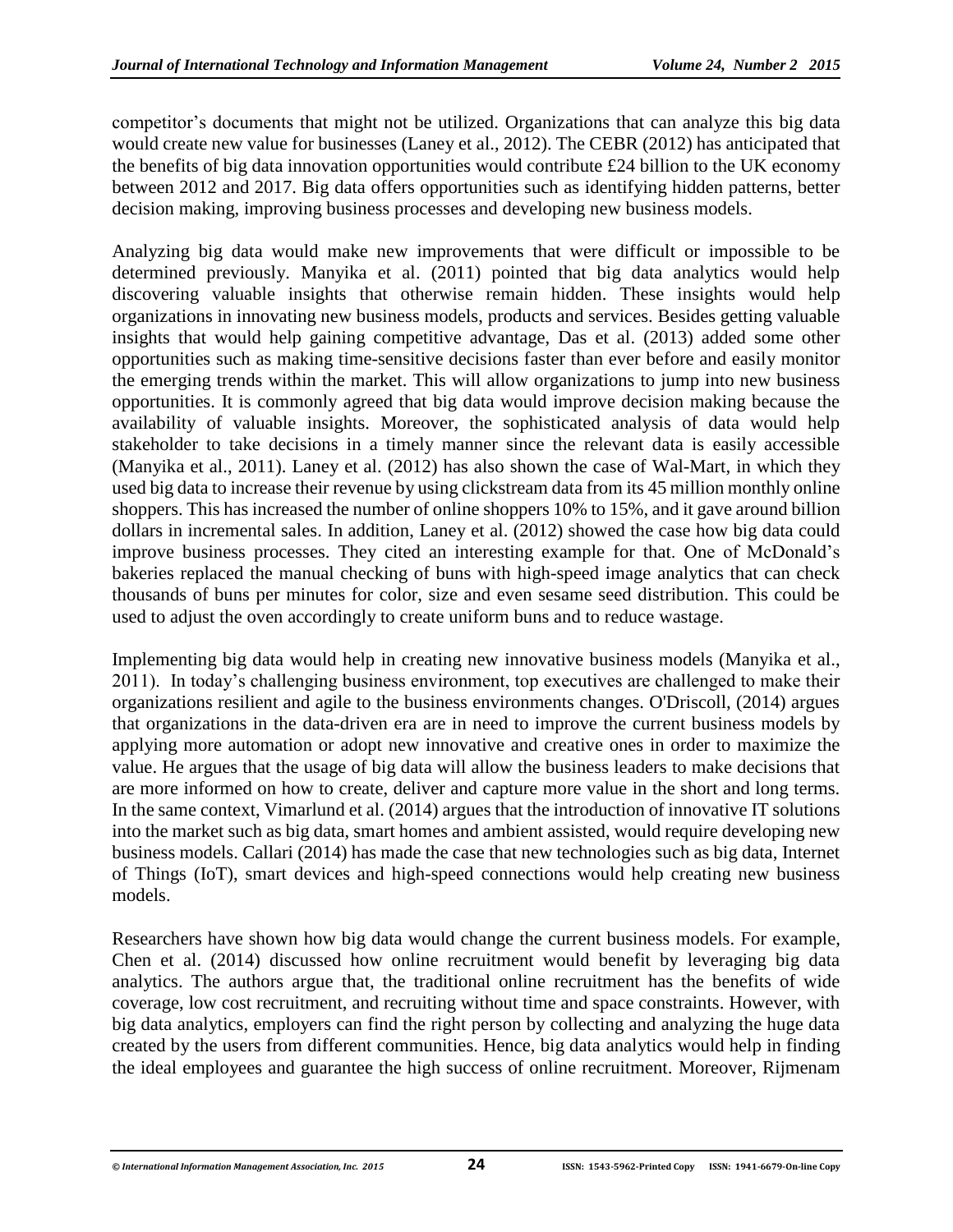(2014) argues that big data will revolutionize education by changing the way students learn and teachers teach. He has pointed to the changes that big data analytics would introduce as follows:

- Improve student results: during the student life, every student generates a unique data trail (this includes answers to assignments and exams, how long they take to answer a question, which sources they use, which questions they skipped, how much research was done, what the relation is to other questions answered, which tips work best for which student, etc.). These data and more could be analyzed to deliver an optimal learning environment to the student as well as gaining a better understanding in the individual behavior of the students.
- Create mass-customized programs: big data analytics would help to create a customized program for each individual student. This is done by giving the students the ability to customize their own personalized program, attending these classes, which they have an interest in, studying on their own and getting the guidance from the professors.
- Reduce dropouts and increase results: monitoring students and analyzing their behavior then providing instant feedback or coaching if required, would help in reducing the dropouts. Analyzing student data can be used to change a program if it predicts bad results on a particular program or even runs scenario analysis on a program before it is started.

In the same context, Hougan (2014) has made the case that there are big amounts of students' data stored in the Learning Management Systems such as: specific modules, questions or assignments where students excelled and where they had difficulty, length of time it took to read certain articles and answer-related questions, videos watched and areas where students paused, replayed or stopped watching. This data could be used to tailor eLearning experiences to meet students' specific needs. Furthermore, the analytics would help in changing the overall course or module design to improve the learning experience.

In Healthcare, Burg (2014) argued that big data would help in creating a transparent healthcare system that provides accessible and affordable care for patients. Allouche (2014) also discussed several advantages of using big data in healthcare such as reducing cost where the healthcare industry can identify and reduce unnecessary spending by providing doctors more information about their patients to help eliminate unnecessary procedures. Big data also provides physicians with patient's health data, which can be used to make personalized recommendations for lifestyle changes or treatments or send alerts to prevent serious and costly potential diseases. Moreover, Groves et al. (2013) discussed the innovations that have been introduced by big data in the healthcare sector. They referred to the healthcare applications that have been developed to help patients. For example, Ginger.io mobile application is used to track the patients who have diabetes. The application collects data from the patient smart phone such as phone logs, GPS locations, and surveys that the application sends. The collected data is analyzed, and the insights are sent to the patients to warn them in case of any physical unwell is imminent.

In transportation sector, big data can reduce traffic jams, energy waste that contributes to the global warming and save individuals time and money. Distributed sensors on handheld devices, on cars, and on roads can provide real-time traffic information that is analyzed and shared with many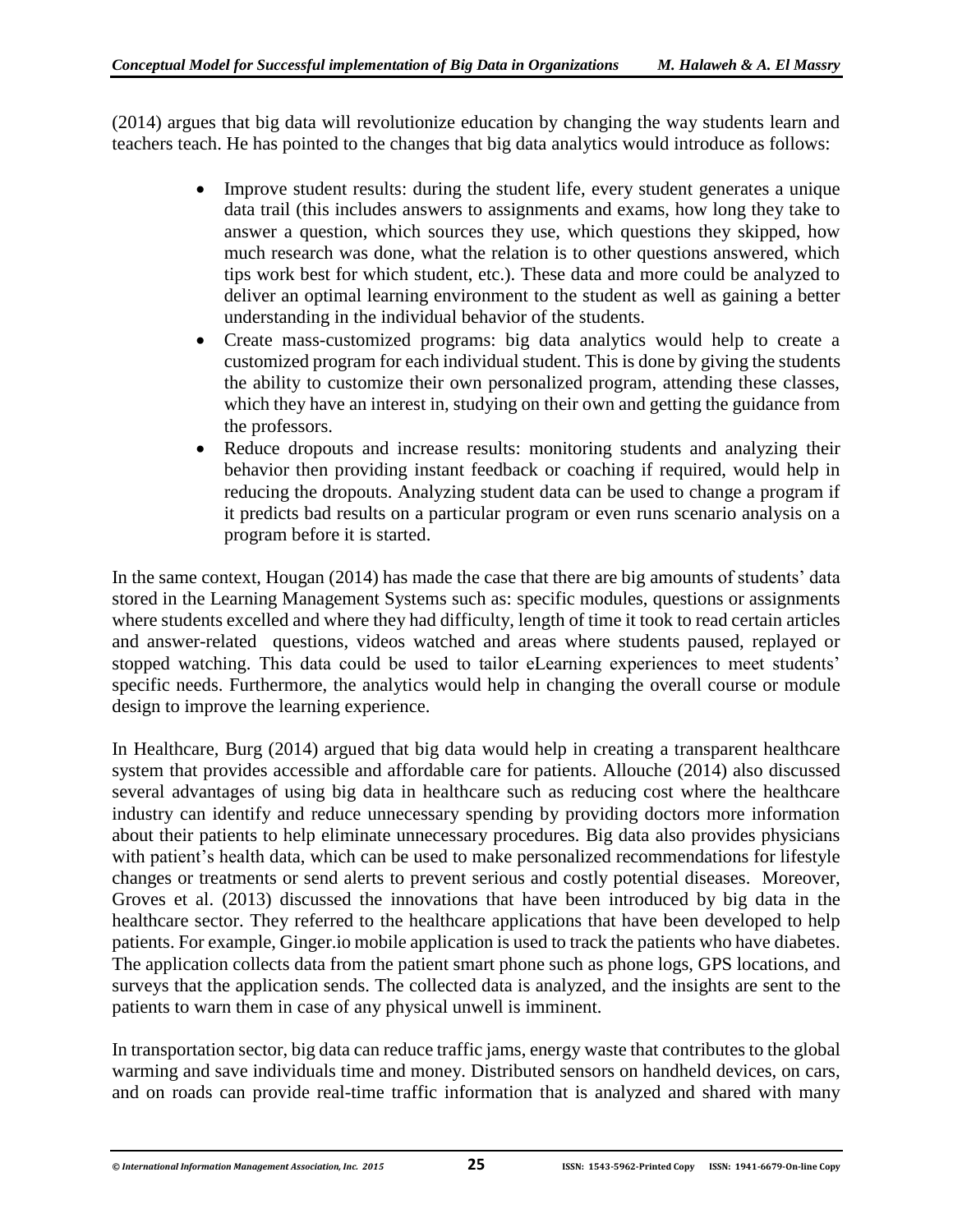parties such as police, transportation authorities and drivers. This information can allow drivers to drive more safely (TechAmerica Foundation, 2012).

Kuketz (2013) showed 13 new business models created by big data analytics. The table below lists different business sectors, and how business could leverage big data analytics to create new and innovative business models.

| <b>Business</b>    |                                                                       |
|--------------------|-----------------------------------------------------------------------|
| <b>Sector</b>      | Big data effect on the business model                                 |
| Banking/Credit     | loan approvals in seconds, flexible rates based on live market data   |
| <b>Finance And</b> | profitability analysis, in any dimension, on Big Data, all in seconds |
| Control            |                                                                       |
| Healthcare         | real time diagnostic monitoring analytics (improve service,           |
|                    | predictive healthcare)                                                |
| Manufacturing      | text analytics to help identify product defects (prevent big business |
|                    | problems)                                                             |
| Oil & Gas          | streaming sensor data monitoring                                      |
| Pharmaceutical     | analytics for on demand clinical trial management (speed time to      |
|                    | market)                                                               |
| Public             | transportation and traffic analysis from GPS data (helps keep the     |
|                    | city running)                                                         |
| Recalls            | real time monitoring of safety data instantly triggering a recall     |
|                    | event                                                                 |
| Retail             | balancing point of sale (POS) data against production and logistics   |
|                    | to minimize inventory                                                 |
| Retail             | capitalize on trending sales data as it happens, using POS analytics  |
|                    | to set pricing, create promotions in minutes, by region, by           |
|                    | demographic, even create micro promotions                             |
| Retail             | social media analytics and reporting, to set campaigns and            |
|                    | promotions based on trending patterns and predictive analysis         |
| Telecom            | improve customer service and satisfaction via call detail records     |
|                    | (CDR) analytics                                                       |
| <b>Utilities</b>   | smart meter analytics (optimize rates, load balance the grid, offer   |
|                    | discounts)                                                            |

**Table 1: Big data and new business models.**

The opportunities mentioned above would encourage organizations to implement big data in order to achieve their goals or to gain competitive advantage over their rivals in the market.

#### **BIG DATA CHALLENGES**

Big data as any new technology involves uncertainty. This uncertainty is the output from the unknown opportunities as well as challenges / risks. Opportunities will create new values while risks will create a threat to the organization. In the previous section, we have covered some of the opportunities that organizations would achieve by implementing big data analytics. However, it is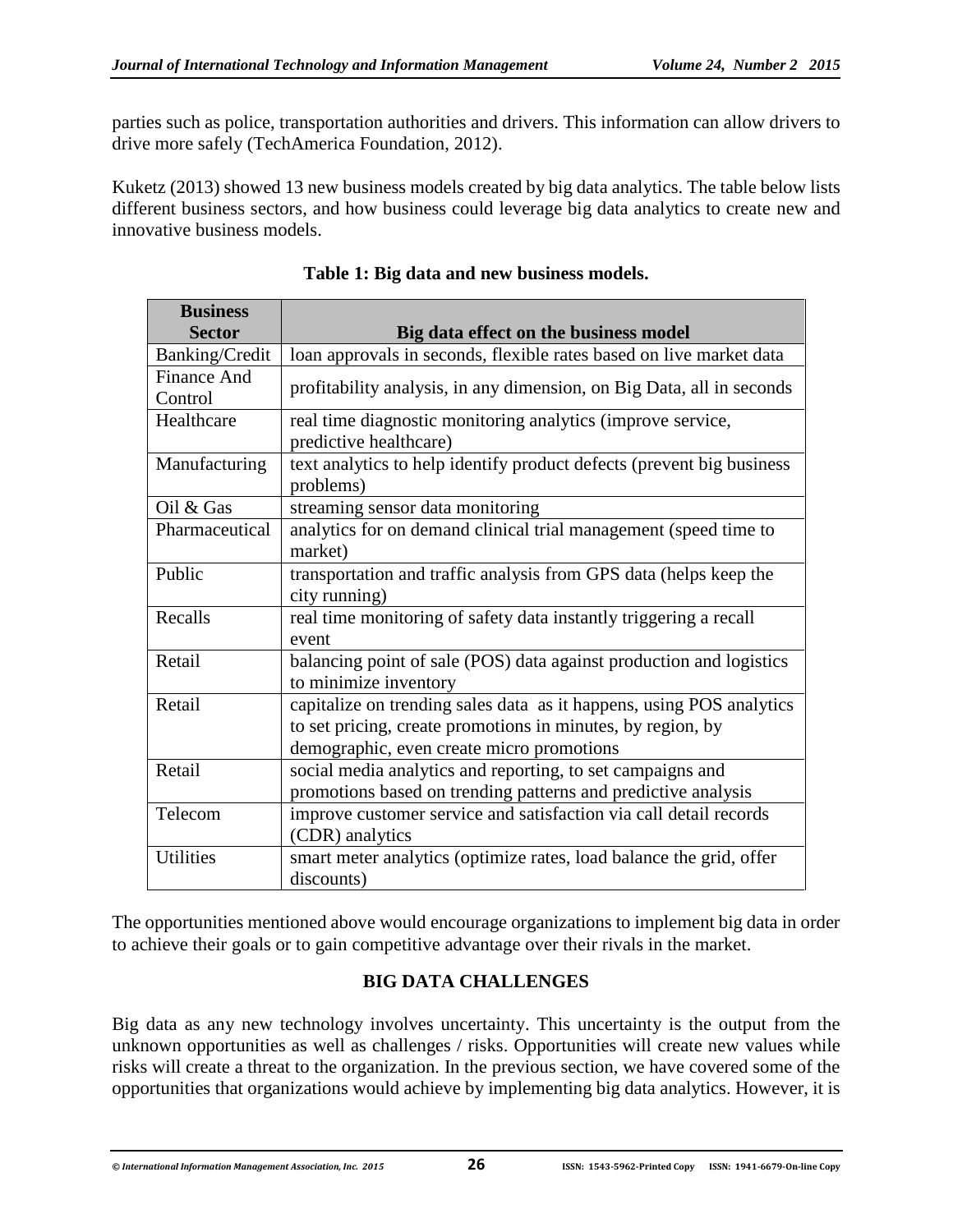assumed that big data would change people's everyday life and their work. Blasiak (2014) has made the case that big data analytics can be used to anticipate everyone's behavior with high accuracy. Most of the data used in the analytics are collected invisibly without the individuals' knowledge. This data might include phone logs, GPS track data, health records, buying records, etc. Analyzing these data would lead to deep insights into personal behavior and habits. Hence, it is clear that big data may pose a direct threat to individuals' privacy and security.

Because big data consists of large amounts of complex data, it is very difficult for an organization to sort this data while maintain the privacy levels and apply the required security controls (Ularu et al. 2014). Especially, when data collected from multiple sources, from different companies located in different countries, which have different laws set for privacy.

Although Manyika et al. (2011) argued that using big data analytics could improve organizations' performance as mentioned in previous section, on the other hand, Blasiak, (2014) argued against this point. The latter has made the case that organizations would use big data to monitor employees in details. This would create more pressure on employees and could change the hiring and firing culture within organizations. Consequently, this will threaten the organization's stability. Even more, organizations could use the analytics to enhance business process and the daily activities (Laney et al., 2012). Analyzing work to increase employees' productivity can lead to unbearable high pressure over the employees to perform tasks faster (Blasiak, 2014). Yet again, this will threaten the organization's stability. Therefore, it is possible to see how Blasiak (2014) disagrees with Manyika et al. (2011) and Laney et al. (2012) in the point of big data would increase employees' productivity.

It is obvious now how data privacy and security form major challenges that need to be tackled in order to have successful implementation. Therefore, there would be an urgent need for regulations and laws that control the use of big data and its impacts on individuals, organizations and the society in general. Alternately, the harm to the society would be greater than the gains in productivity (Blasiak, 2014).

Another challenge associated with big data is related to the data itself. The quality and availability of data are still huge challenges. Organizations will need to have information from different resources. In some cases, organizations might not have enough data to do the analytics. Consequently, organizations possibly would seek and buy data from third party. However, the third party might not have considered sharing the data (Manyika et al., 2011). One more challenge is that the collected information is not in a format ready for analysis. Hence, organization should run a data extraction process to get the required data in a form that is suitable for analysis. In addition to the effort spent to get the data, the data extraction process might neglect useful information (Labrinidis et al., 2012). It is obvious how data itself could be a challenge for big data analytics. It is necessary to ensure that data has the sufficient quality. Therefore, it is difficult to consider that big data analytics always gives correct results. Labrinidis et al. (2012) justified this point by referring to the problem causes. They argued that erroneous data could generate inaccurate results. Consequently, the analytics results might be misleading for the decision-making.

Another issue that can be considered as a challenge for implementing big data is the required skillset. As new technologies become available in the market, new skillset will be required to run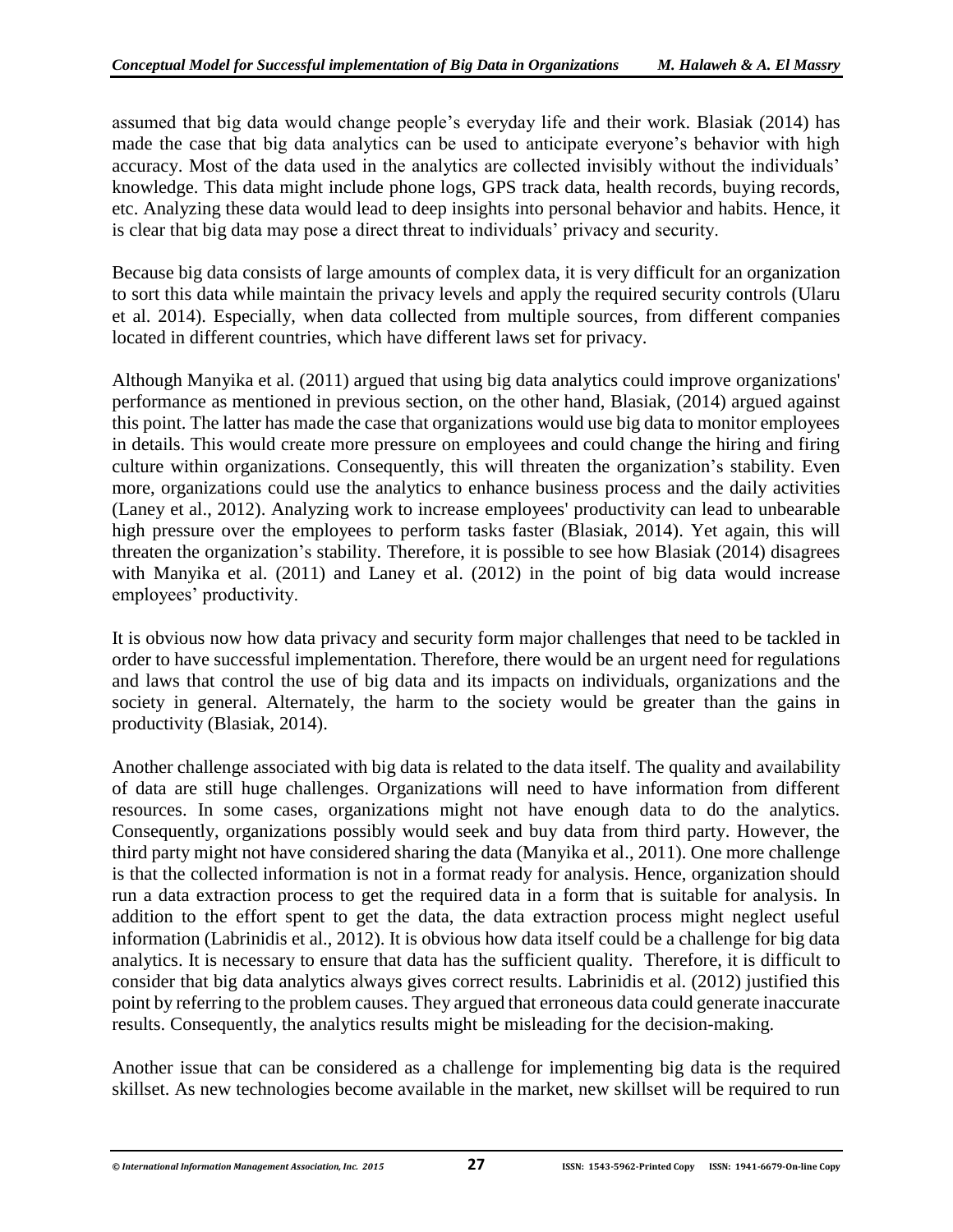them. Big data proposed new jobs in the market such as data scientists, data analysts, data engineer and data analytics manager. These new jobs require professionals with skillsets and capabilities to deal with data effectively to get the proper insights. Davenport et al (2013) has made the case that big data analytics require creative IT skills. Although data analysts were always been needed in the organizations, the required analytics skills are different with big data. Besides the critical analytical skills, they need to be close to products and processes within organizations. Hence, they need to be organized in a different way than analytical staff was in the past. Those new analytical professionals are known as "Data Scientist". These professionals can understand analytics, and usually they hold an advanced degree in computer science. They have a variety of skills such as programming, mathematical and statistical skills. Besides that, they need to have other business skills such as effective communication with decision makers. This combination of skills goes beyond what was required for data analysts over the past. As per Gartner (Laney et al, 2012), by 2015, four million new jobs will be created in the big data field, yet only a third of them will be filled. Another report by McKinsey (Manyika et al., 2011), stated that by 2018, US only would face a shortage of 140,000 to 190,000 people with deep analytical skills as well as 1.5 million managers and analysts to analyze big data. The lack of big data expertise might due to the lack of schools around the world that are able to graduate professionals with the extensive knowledge of Big Data. Yet, it is also rare to find professional courses that cover the specialization of big data (Blasiak, 2014).

When introducing any new technology in the organization, it is important to obtain top management support. This is very essential if it involves changes in the organizational culture and structure. Hence, big data as any new technology needs support from top management and business leaders. Laney et al, (2012) pointed to the previous challenge as big data vision. The author has made the case that big data adoption should be supported by the chief executives and business leaders. Since investing on big data wisely would give organizations competitive advantage, top management should have the vision to see big data impact in the organization's future. It is wrong perception to consider big data as a technology only. It involves innovation, cultural change, analytical mindset and new skillset (Laney et al., 2012). Blasiak, (2014) argued that the easiest part to the implementation is the IT part. However, big data adoption requires more difficult work with organizational change as well as cultural change. Furthermore, it requires more effort to educate people on how to treat the data.

#### **THE PROPOSED MODEL**

Big data implementation is surrounded by several factors that organizations should consider to ensure successful implementations. The review of the literature revealed some of the big data challenges. Those challenges would be considered as indicators that represent success factors if tackled properly. At the same time, they would be considered as obstacles or barriers that hinder the implementation. To close the gap in the literature about big data implementation and in response to the increasing use of the concept, the current paper proposes a holistic model to understand the success or failure indicators. These factors include:

1. Top management support: this factor is essential to any project's success and it is not limited to big data. Without top management support and clear vision of the objectives of implementing big data analytics, the project is doomed to fail.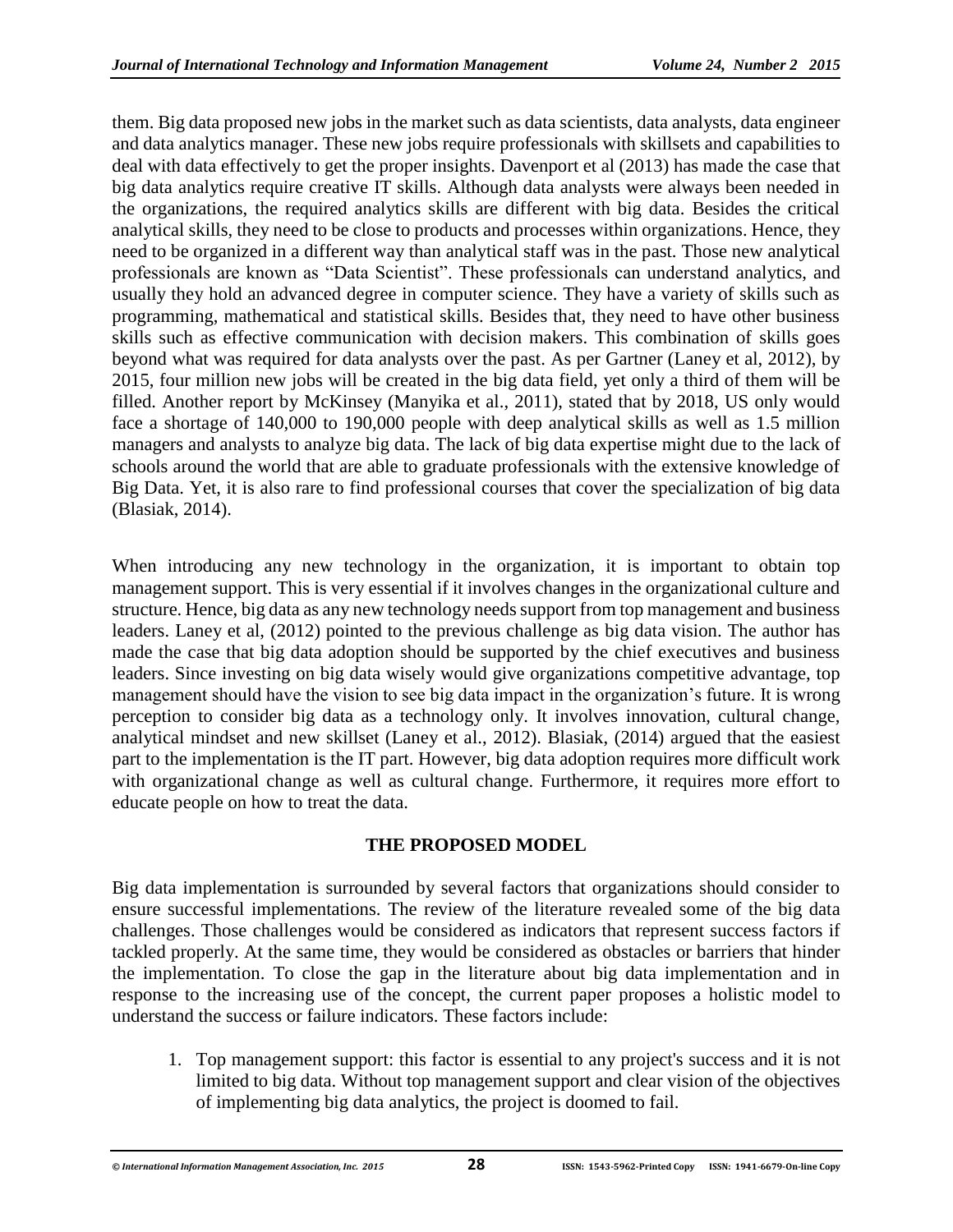- 2. Organizational change: implementing big data involves many changes in the organization. Besides the required changes in IT itself, there would be a change in the daily operations along with cultural change as well. These changes should be considered and planned to avoid any pitfalls.
- 3. Data availability and quality: organizations could use big data analytics with the available valid data to generate relevant insights that top management would use to take better decisions that could provide key competitive advantage for the organization. At the other hand, the result of using erroneous data would be misleading decisions, which will influence the organization stability.
- 4. Infrastructure: storing and analyzing the massive amount of data should be supported by a comprehensive technological infrastructure, including high-capacity storage mediums/server and powerful processors for huge data analysis.
- 5. The required skillset: the availability of staff with the required skillset and competencies is basic requirement. However, it is obvious that there is a lack in big data professionals as mentioned previously.
- 6. Privacy and security: This would include the compliance to laws and regulations that govern individuals or communities' privacy and security. Collecting data from multiple sources and analyzing it to identify hidden patterns without individuals' knowledge violates their privacy. Furthermore, organizations need to maintain sound security controls to ensure data security against internal and external attacks. Otherwise, data leakage would affect the organization's competitive advantage in the market.

The previous indicators could be considered as success factors that contribute towards big data successful implementation with proper planning. Conversely, the same indicators would be barrier or obstacles that hinder big data implementation. Figure 1 represents the proposed model.



**Figure 1: Proposed Model of indicators.**

The model consists of six main indicators, which were covered, in the previous paragraphs. These indicators have the same importance level. If organizations do not take all of these factors into consideration, big data project implementation would fail. For example, having top management support without having the data or the skilled professional would lead to the implementation failure. Yet again, having all those factors without having the infrastructure that could deal with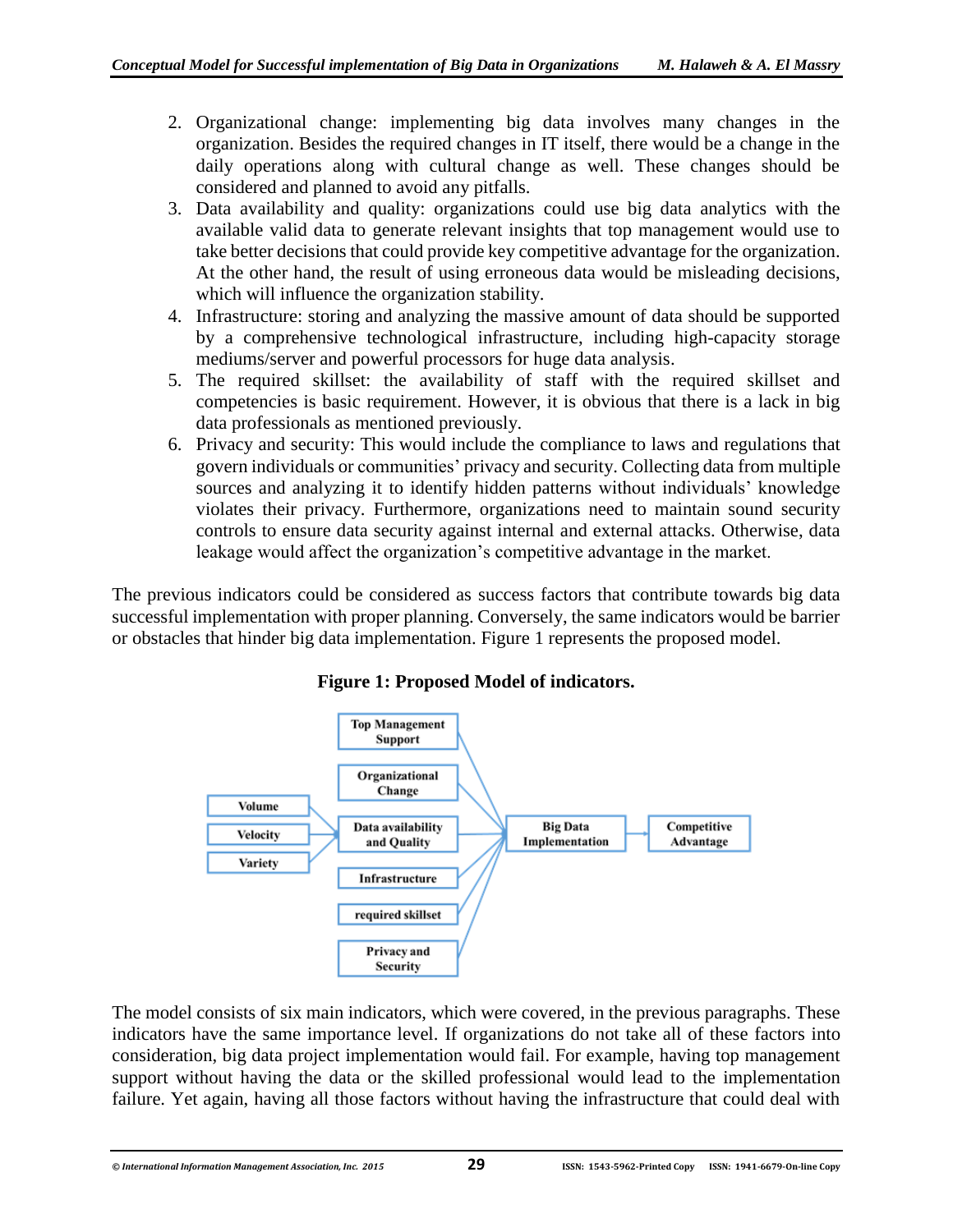that massive amount of data would lead to the implementation failure. Once more, having all the factors without the controls that govern individuals' privacy could lead to legal difficulties.

It is clear that organizations would implement big data to possess a competitive advantage over its rivals. It is essential that top management is envisioning the benefits that the organization would achieve from big data implementation. Chief executives should support big data since investing early and wisely in such projects would give the organizations competitive advantage. At the same time, top management should consider the organizational changes that might be needed after the implementation. For example, big data analytics would be used to improve the business processes. Hence, there would be changes in the daily operations and this would affect the organization culture consequently. The success of big data implementation depends upon the extent of the top management's understanding about the concept, and how to apply the required changes.

Moreover, the data itself is a major concern. The availability of data constitutes an important factor for the implementation success. However, in the case of unavailability of data, organization could resort to buy the data from third party who might agree to sell it with very expensive prices or refuse the selling sometimes. This highlights a major concern about privacy, which is, do organizations have the right to use or sell their customers' information? Organizations should enforce the required controls to ensure data privacy. Furthermore, privacy of individuals, groups and communities should be maintained with compliance to the laws and regulations. Hence, there should be a balance between the data collection and the privacy of individuals, whether they are customers or employees. Furthermore, data security is a major concern. Organizations need to maintain sufficient controls to ensure the data protection against internal and external attacks.

Besides the data availability, the data quality is also important. In order to get valuable information, the data should be maintained with sufficient quality. Poor data quality is the result of poor data entry such as misspelling and typos or lack of databases integrity constraints. Using quality standards such as ISO 8000 might help in maintaining the data quality (Blasiak, 2014).

As defined earlier, big data is datasets whose size is beyond the ability of typical database software tools to capture, store, manage, and analyze. This means that handling this massive amount of data requires comprehensive technological infrastructure. This might require a significant change in the current IT infrastructure, which will cost the organizations extra costs. Demchenko et al. (2012) refer to the general infrastructure requirements that might be needed to support big data as follows:

- Support long running experiments and large data volumes generated at high speed
- Multi-tier data distribution and replication
- Support of virtual scientists communities
- Trusted environment for data storage and processing
- Data integrity, confidentiality, accountability
- Policy binding to data to protect privacy

Organizations could choose either to implement big data on premises or in the cloud. This depends on the organizations' requirements and other consideration such as cost, scalability, accessibility and data security. Big data as an emerging technology requires new staff with creative IT skills. "Data Scientist" is the kind of jobs that has been emerged because of big data analytics. These new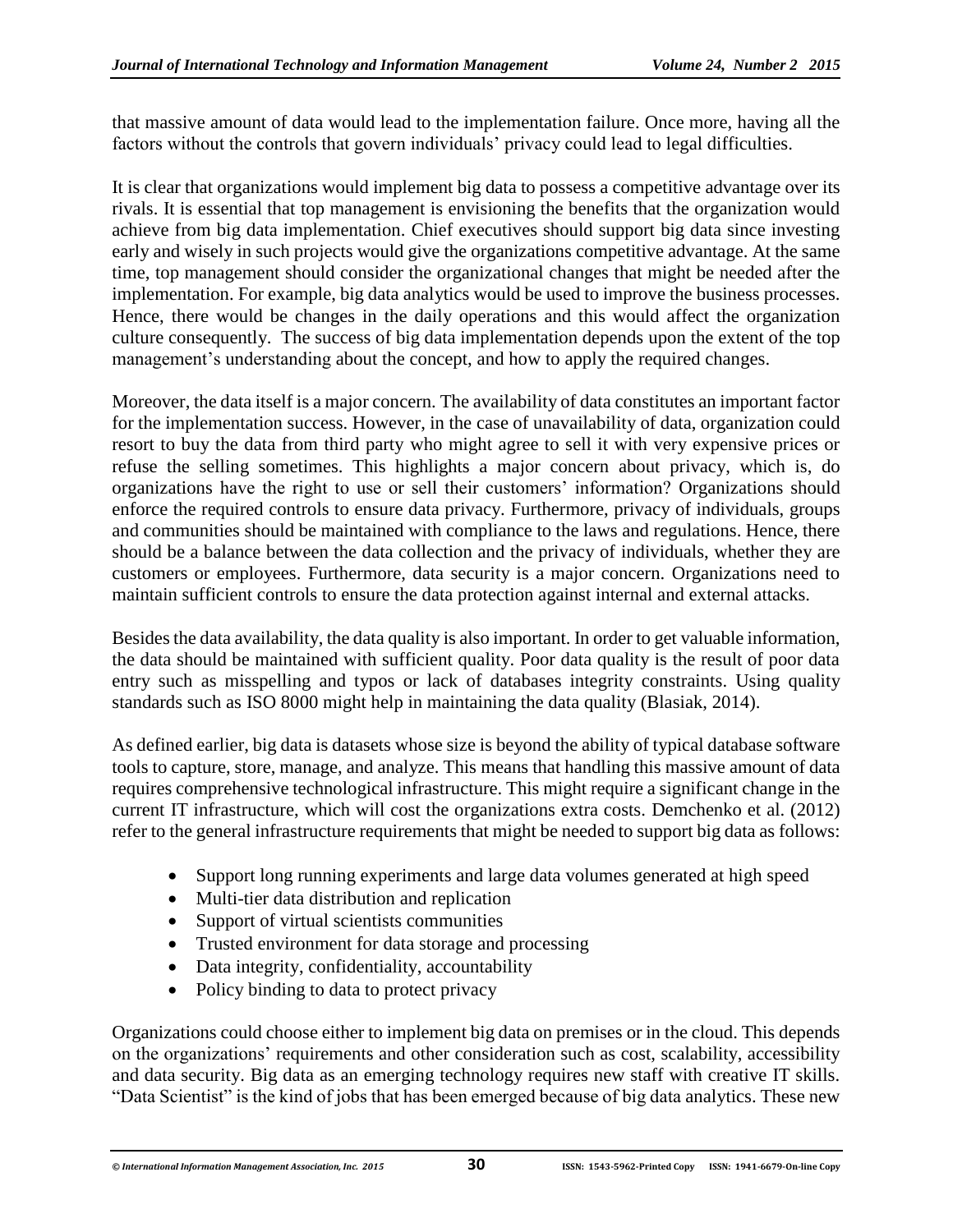professionals should have a combination of skills such as IT background, analytical skills, programming, mathematical and statistical skills, and effective communication skills. However, there is a huge shortage in the available professionals. This lack of professionals constitutes a major obstacle for the organizations that want to implement big data. Schools of IT might need to offer new specialization in big data to meet the needs of the market. In addition, IT vendors such as Oracle, SAS and IBM might need to develop specialized professional courses in big data. Collaboration between industry and academia is very important in this regard, as universities might have limited tools/ computing resources/ datasets that can be used.

The proposed model provides contributions to both IT theory and practice. First, the paper addressed a research area that has received little academic research attention. This paper is, therefore, a first attempt to define a model of success/failure factors that affect the implementation of big data in organizations. The model can be considered the base for future research work where it can be tested or extended by IT researchers. Second, the model provides IT managers and decision makers the important indicators that they need to know and assess in order to implement big data project successfully as it requires planning, budgeting, training, change management (technological and cultural change).

#### **CONCLUSION AND FUTURE RESEARCH**

The current paper contributes to the existing body of knowledge on big data implementation by developing a holistic model of the indicators that could affect big data implementation. The above discussion showed the importance of each indicator for the implementation success. Failure in any of them would have a negative impact upon the implementation. This model provides IT managers and decision makers the important factors that they need to think of when deciding to implement big data to ensure that it achieves the competitive advantage and adds a business value.

This research has conceptually developed the model of success factors. Future research can go steps further in two directions: First, future research can use quantitative research methods (e.g. survey) to test the model and verify the validity of the assumptions developed in the model. Secondly, future research might evaluate the model by applying qualitative research methods using, for example, interviews with big data/business intelligence experts who work in different sectors with the aim to develop and extend the factors that affect the success of big data implementation. The proposed model in this paper is very generic. Therefore, a new extended model might be developed taking into consideration the particularities of different industries or business sectors where big data is implemented. A future research might provide in-depth insights about each factor and its level of impact on big data implementation in different sectors. It might be found that data availability or privacy are critical factors (i.e. barrier) that have more effect in some sectors (e.g. healthcare) more than others (e.g. retail). These research ideas worth further investigations.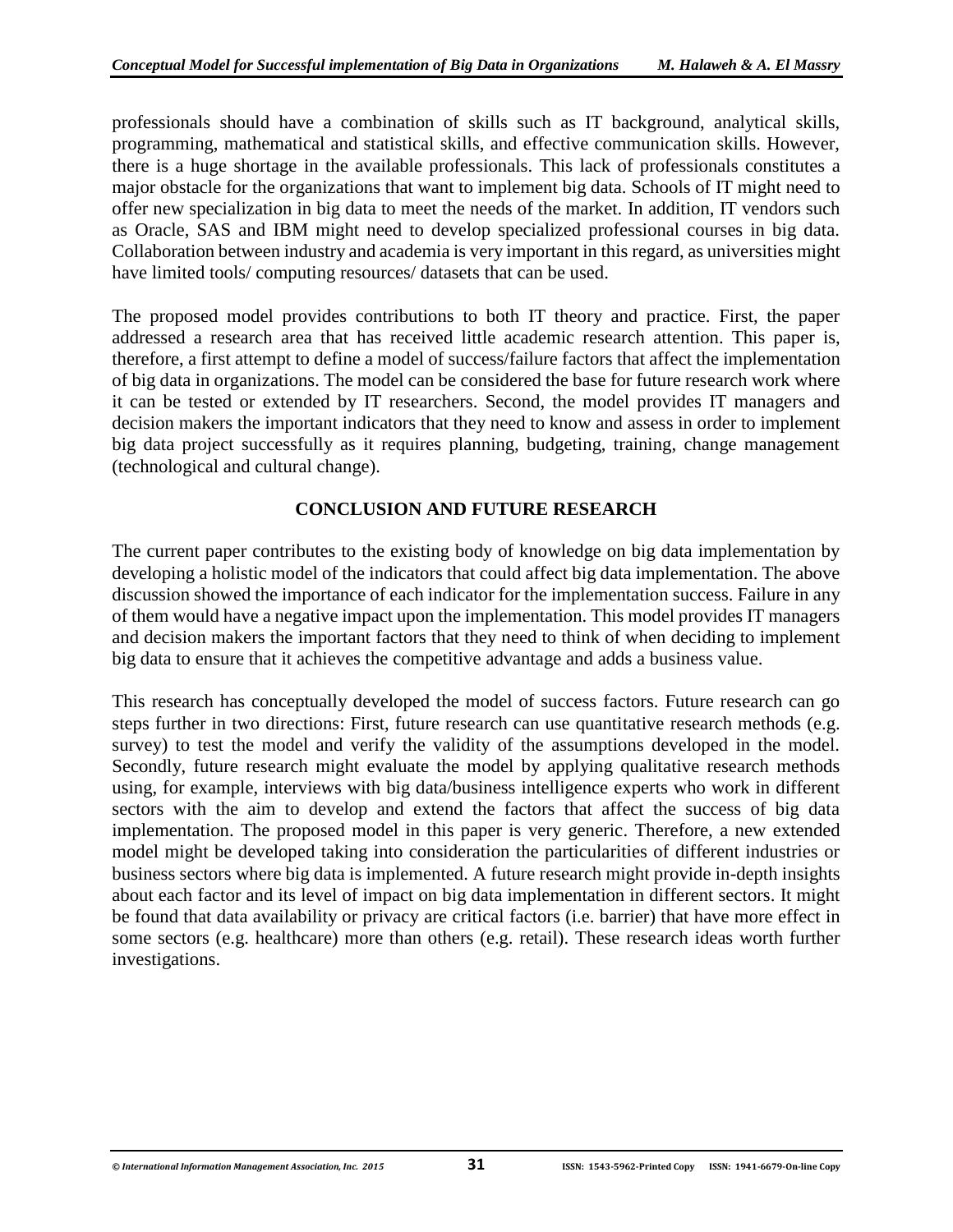#### **REFERENCES**

Allouche, G. (2014). How Big Data can Save Health Care. Retrieved from: <http://www.innovationexcellence.com/blog/2014/11/14/how-big-data-can-save-health-care/>

- Blasiak, K. (2014). Big Data; A Management Revolution: The emerging role of big data in businesses. These, Retrieved from: [https://www.theseus.fi/bitstream/handle/10024/74701/Big%20Data%20%20A%20Mana gement%20Revolution\_Kevin%20Blasiak.pdf?sequence=1]
- Burg, N. (2014). How Big Data Will Help Save Healthcare. Retrieved from: [\[http://www.forbes.com/sites/castlight/2014/11/10/how-big-data-will-help-save-healt\]](http://www.forbes.com/sites/castlight/2014/11/10/how-big-data-will-help-save-healt)
- Callari, R. (2014). Beyond Big Data: IoE, Analytics Will Drive New Business Models. Retrieved from [\[http://www.cio.com/article/2451814/big-data/beyond-big-data-ioe-analytics-will](http://www.cio.com/article/2451814/big-data/beyond-big-data-ioe-analytics-will-drive-new-business-models.html)[drive-new-business-models.html\]](http://www.cio.com/article/2451814/big-data/beyond-big-data-ioe-analytics-will-drive-new-business-models.html)
- CEBR. (2012). Data equity–Unlocking the value of big data. Centre for Economics and Business Research Ltd.
- Chen, H., Chiang, R. H. L., & Storey, V. C., (2012). Business Intelligence and Analytics: From Big Data to Big Impact, *MIS Quarterly,* 36(4), 1165-1188
- Cisco, Cisco Visual Networking Index: Global Mobile Data Traffic Forecast Update, 2013–2018. [Online] Retrieved from: [\[http://www.cisco.com/c/en/us/solutions/collateral/service](http://www.cisco.com/c/en/us/solutions/collateral/service-provider/visual-networking-index-vni/white_paper_c11-520862.html)[provider/visual-networking-index-vni/white\\_paper\\_c11-520862.html\]](http://www.cisco.com/c/en/us/solutions/collateral/service-provider/visual-networking-index-vni/white_paper_c11-520862.html)
- Das, T. K., & Kumar, P. M. (2013). Big data analytics: A framework for unstructured data analysis. *International Journal of Engineering Science & Technology*, 5(1), 153.
- Davenport, T. H., Barth, P., & Bean R. (2013). How 'big data' is different. *MIT Sloan Management Review,* 54(1).
- Decision Management Solutions (DMS), (2013). Faster With Big Data Analytics. [http://www.fico.com/en/wp](http://www.fico.com/en/wp-content/secure_upload/DeliveringCustomerValueFasterWithBigDataAnalytics.pdf)[content/secure\\_upload/DeliveringCustomerValueFasterWithBigDataAnalytics.pdf](http://www.fico.com/en/wp-content/secure_upload/DeliveringCustomerValueFasterWithBigDataAnalytics.pdf)
- Demchenko, Y., Zhao, Z., Grosso, P., Wibisono, A., & de Laat, C. (2012). Addressing Big Data challenges for Scientific Data Infrastructure. *CloudCom*, 614-617.
- Gartner. (2012). IT Glossary Big Data,<http://www.gartner.com/it-glossary/big-data>
- Groves, P., Kayyali, B., Knott, D. & Kuiken, S. (2013). The big data revelation in Healthcare: Accelerating value and innovation.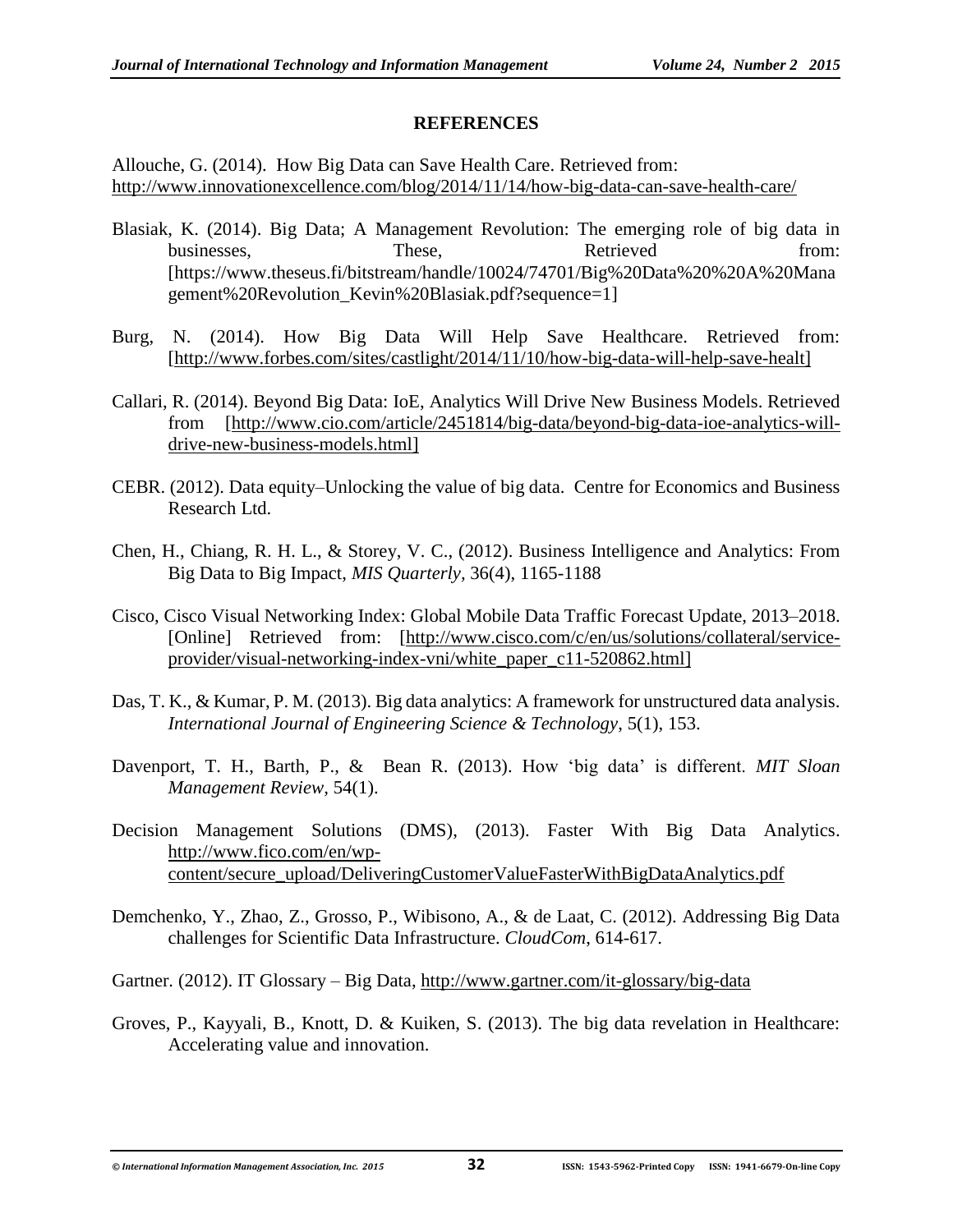- Hartmann P.M., Zaki, M. Feldmann N., & Neely, A. (2014). Big Data for Big Business? A Taxonomy of Data-driven Business Models used by Start-up Firms, Cambridge Service Alliance.
- Hougan, S. (2014). Big Data in eLearning How Learning is changing with Data-Driven Education. Retrieved from: http://www.lambdasolutions.net/blog/2014/10/big-dataelearning-learning-changing-data-driven-education
- IDG Enterprise (2014). <http://www.idgenterprise.com/>
- Intel, Introduces big data, what it is, why you should care, and how companies gain competitive advantage. Retrieved from:<http://bcove.me/seb9u13a>
- Intelligent Business Strategies (IBS) (2012). Architecting A Big Data Platform for Analytics. Retrieved from: [https://www.ndm.net/datawarehouse/pdf/Netezza%20-](https://www.ndm.net/datawarehouse/pdf/Netezza%20-%20Architecting%20A%20Big%20Data%20Platform%20for%20Analytics.pdf) [%20Architecting%20A%20Big%20Data%20Platform%20for%20Analytics.pdf](https://www.ndm.net/datawarehouse/pdf/Netezza%20-%20Architecting%20A%20Big%20Data%20Platform%20for%20Analytics.pdf)

Kuketz, D. (2013). 13 New Business Models Created By Big Data. Retrieved from: <http://www.utopiainc.com/insights/blog/505-13-new-business-models-big-data>

- Labrinidis, A., & Jagadish, H. V. (2012). Challenges and opportunities with big data. *Proceedings of the VLDB Endowment*, 5(12), 2032-2033.
- Laney, D. & Taylor, P., & Gartner INC. (2013). Big Data Means Big Business.
- Manyika, J., Chui, M., Brown, B., Bughin, J., Dobbs, R., Roxburgh, C. and Hung Byres, A. (2011). Big data: The next frontier for innovation, competition, and productivity. McKinsey Global Institute.
- O'driscoll, T. (2014). Can Big Data Deliver Added Value? *Training*, 51(2), 51.
- Oracle (2013). Big Data for the Enterprise An Oracle White Paper. http://www.oracle.com/us/products/database/big-data-for-enterprise-519135.pdf
- Rijmenam, M. (2014). Big Data Will Revolutionize Education. Retrieved from: https://datafloq.com/read/big-data-will-revolutionize-learning/206
- Schroeck, M., Shockley, R., Smart, J., Romero-Morales, D., & Tufano, P. (2012). Analytics: The real-world use of big data. How innovative enterprises extract value from uncertain data. *IBM Institute for Business Value,* Saïd Business School at the University of Oxford.
- TechAmerica Foundation (2012). Big Data A Practical Guide To Transforming The Business of Government. Retrieved from: [https://www304.ibm.com/industries/publicsector/fileserve?contentid=239170]